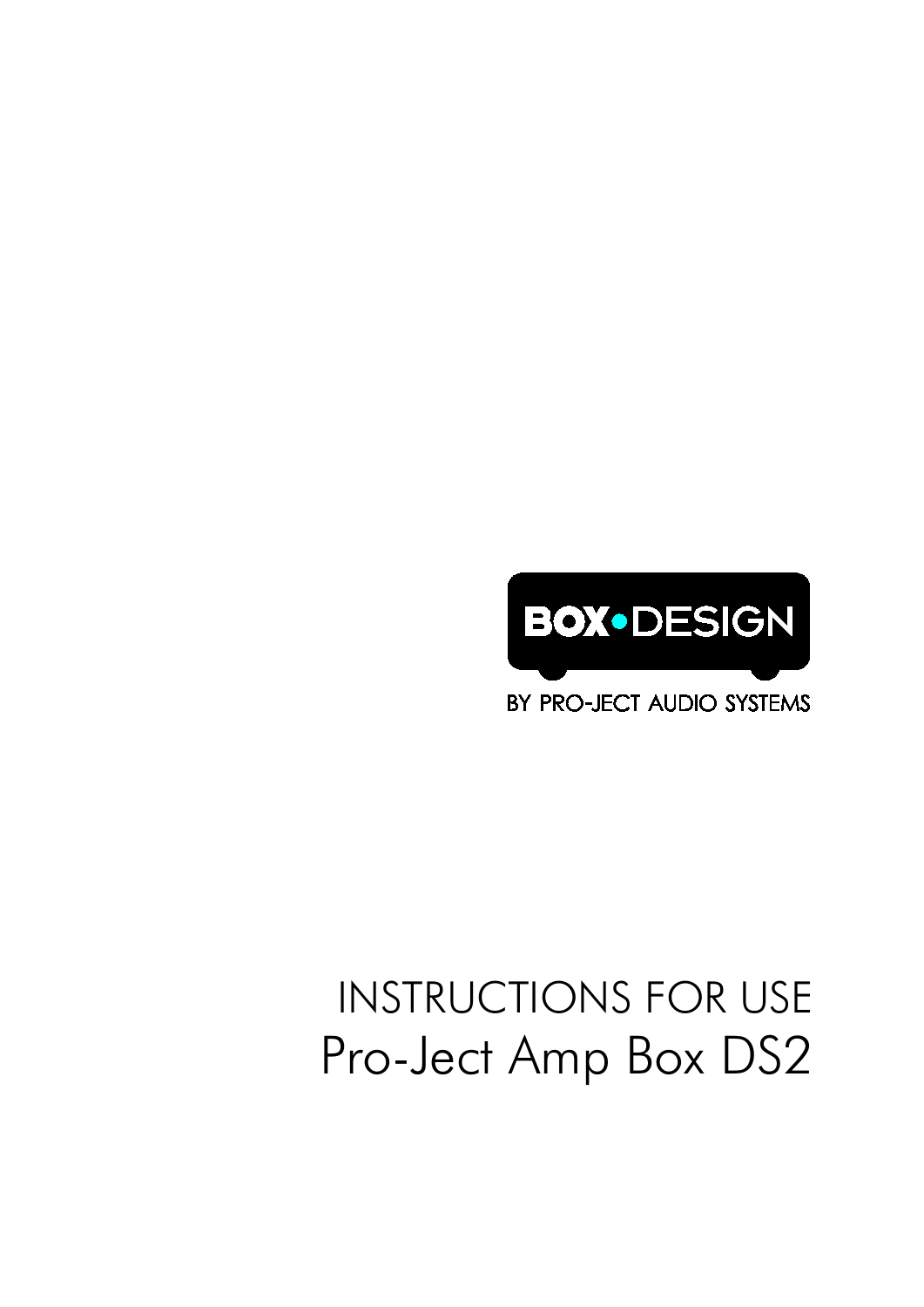Dear music lover,

Thank you for purchasing an amplifier from Pro-Ject Audio Systems.

In order to achieve maximum performance and reliability you should study these instructions for use carefully.



*Warning of a hazard for the user, the unit or possible misuse*



**!**

*Important notice*

#### Safety instructions

*AC outlet voltages vary from country to country. Before connecting to the mains, make sure that the*  voltage in your area meets the voltage requirements printed on the power supply. The power cord is used to disconnect the unit from the mains. Make sure that the power cord is easily accessible at all *times. Never handle the device, the power cord/power supply while your hands are wet or damp.*

*Avoid letting liquids enter the device or the power supply. Never place any item containing liquid, such as a flower vase on or near the device. Never spill any liquid on the device or the power supply. Never place any naked flame sources, such as lighted candles on or near the device. The product shall not be used in damp or wet locations, next to a bathtub, sink, swimming pool or any other similar conditions. Tubes produce heat. Proper ventilation has to be guaranteed all the time. The unit must not be stacked.*

# **Connectors**



*Make all connections whilst the amplifier is disconnected from the power supply.* Take care to connect the left and right channels correctly. The right channel is usually marked red, the



*left channel black or white. The red speaker terminals carry the positive signal (+), the black speaker terminals the negative signal (–). Make sure the polarity of the connection is correct at each end of the cables. Only connect one loudspeaker with an impedance not less than 4 ohms per channel.*

*Never use any other power supply than the one supplied with the unit.*

### Connection to the preamplifier

The RCA/cinch sockets marked Left / Right In are for connecting the cables from your pre-amp or AV processor. Sockets marked Left / Right Out are input bypass.

# Connection to the speakers

The output terminals accept loudspeaker cables terminated with 4mm ∅ Banana plugs, spades connectors or naked wire.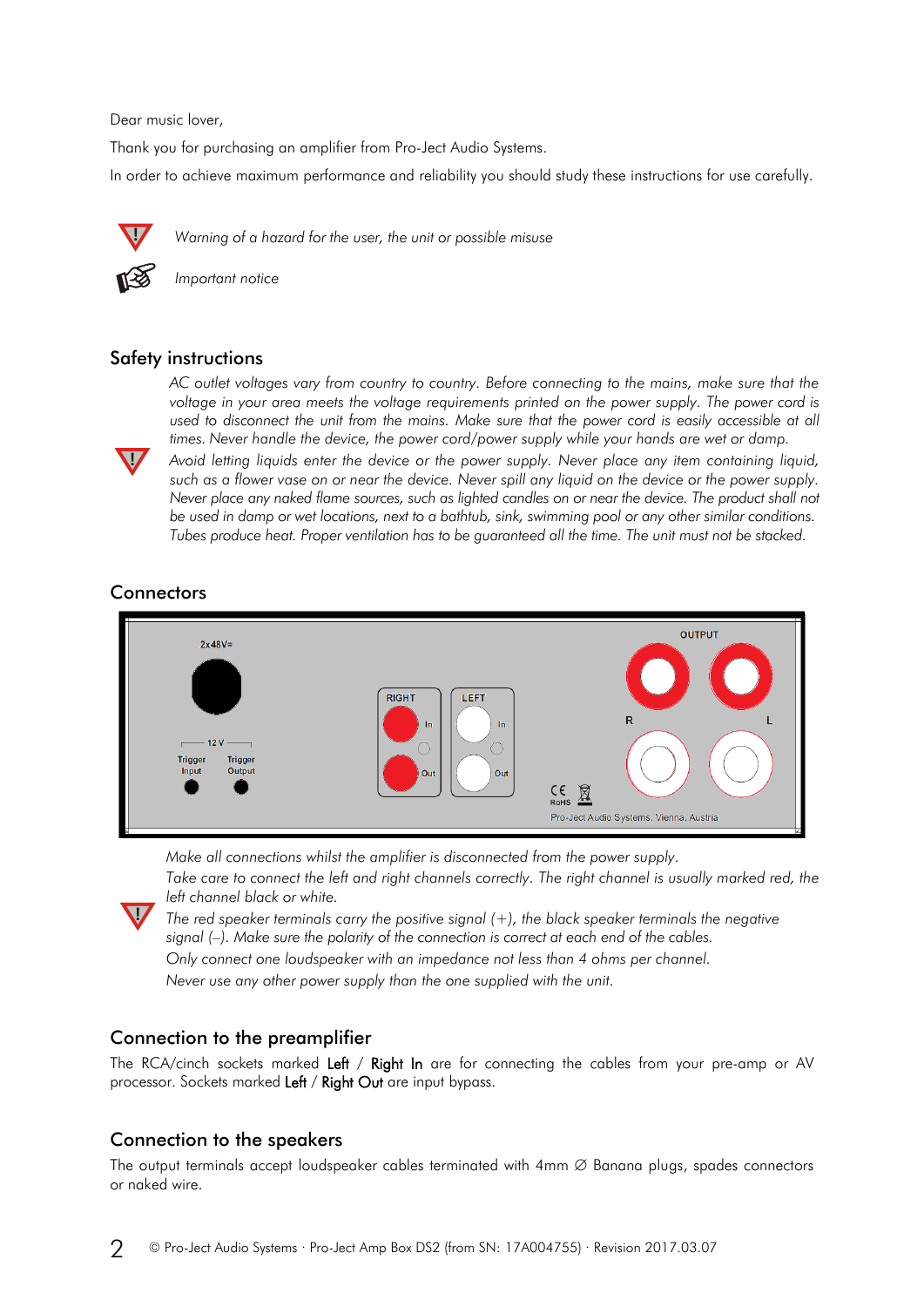#### Mains power connection and methods to switch the unit on and off

Connect the low voltage plug from the power supply to the 2x48V= socket of the amplifier before connecting the power supply to the mains. Amp Box DS2 can be switched on and off by using 2 different methods.

#### 1. Using front pushbutton to switch on or into standby

The pushbutton on the front panel of the unit alternately turns the power on or returns it to standby mode. The blue LED on the front panel shows that the unit is powered on.



*Please note: If a trigger signal is present Amp Box DS2 can't be switched off by the pushbutton.*

#### 2. Remote power on - triggers

Amp Box DS2 can be switched on via other Box Design components when a 12V trigger voltage is present at the 2.5mm socket marked **Trigger Input.** Special power-on cables (polarity  $\vec{e}$  +) in diverse lengths are available as accessories. The remote power-on signal can be relayed to further units via the Trigger Output socket. When the 12V trigger signal is switched off, Amp Box DS2 will also switch off.



*Trigger cables may only be plugged into the sockets when the amplifier is disconnected from the power supply and from the mains. Failure to do so may result in damage of the unit.*

#### Technical specifications Pro-Ject Amp Box DS2

| Power output           |
|------------------------|
| Frequency response:    |
| Channel separation:    |
| Noise floor:           |
| THD                    |
| Gain                   |
| Pre in                 |
| Input sensitivity      |
| Input impedance        |
| Speaker connectors:    |
| Trigger                |
| Trigger in and out     |
| Outboard power supply: |
| Power consumption:     |
| Dimension (W x D x H): |
|                        |

Weight (without power supply): 1670g aluminium,

2 x 100W/140W at 8ohm/4ohm (both channels driven) 10Hz - 50kHz (0dB, -3dB)  $>$  40dB at 20kHz  $>90dB$  $<$  0.1% at 90W  $31dB$ 2 pair RCA (bypass input-output) 550mV (100W, 4ohms) 10kohm 4mm banana plugs 12V switching voltage 2-pole coaxial 2,5mm jack +-48/2,5ADC, suitable for your countries mains supply 2,5A DC,  $<$ 1W in standby 206 x 194 x 68 aluminium; 240 x 194 x 69 wood 2130g wood